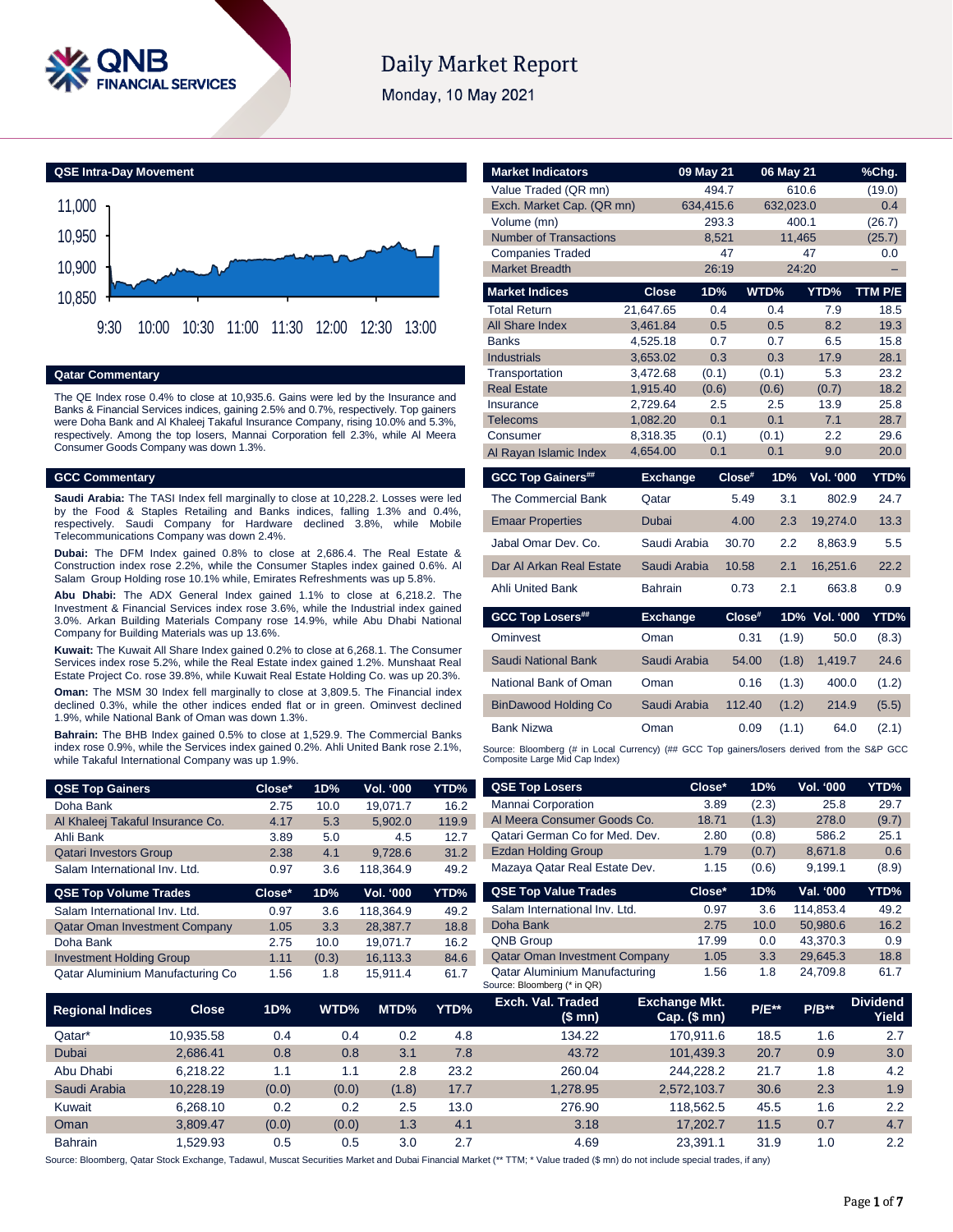## **Qatar Market Commentary**

- The QE Index rose 0.4% to close at 10,935.6. The Insurance and Banks & Financial Services indices led the gains. The index rose on the back of buying support from GCC, Arab and Foreigners shareholders despite selling pressure from Qatari shareholders.
- Doha Bank and Al Khaleej Takaful Insurance Company were the top gainers, rising 10.0% and 5.3%, respectively. Among the top losers, Mannai Corporation fell 2.3%, while Al Meera Consumer Goods Company was down 1.3%.
- Volume of shares traded on Sunday fell by 26.7% to 293.3mn from 400.1mn on Thursday. Further, as compared to the 30-day moving average of 296.3mn, volume for the day was 1.0% lower. Salam International Investment Limited and Qatar Oman Investment Company were the most active stocks, contributing 40.4% and 9.7% to the total volume, respectively.

| <b>Overall Activity</b>    | Buy %* | Sell %* | Net (QR)         |
|----------------------------|--------|---------|------------------|
| Qatari Individuals         | 48.95% | 53.85%  | (24, 209, 742.4) |
| <b>Qatari Institutions</b> | 13.32% | 16.93%  | (17,869,821.7)   |
| Qatari                     | 62.27% | 70.78%  | (42,079,564.1)   |
| <b>GCC Individuals</b>     | 0.86%  | 0.84%   | 111,933.7        |
| <b>GCC</b> Institutions    | 1.06%  | 0.56%   | 2,481,807.5      |
| <b>GCC</b>                 | 1.92%  | 1.39%   | 2,593,741.3      |
| Arab Individuals           | 18.15% | 17.46%  | 3,449,448.0      |
| Arab                       | 18.15% | 17.46%  | 3,449,448.0      |
| Foreigners Individuals     | 6.50%  | 5.84%   | 3,221,391.6      |
| Foreigners Institutions    | 11.17% | 4.53%   | 32,814,983.2     |
| <b>Foreigners</b>          | 17.66% | 10.38%  | 36,036,374.8     |

Source: Qatar Stock Exchange (\*as a % of traded value)

## **Earnings Releases and Earnings Calendar**

## **Earnings Releases**

| <b>Company</b>                            | <b>Market</b> | <b>Curren</b><br>cy | Revenue (mn)<br>1Q2021 | % Change<br>YoY   | <b>Operating Profit</b><br>(mn) 1Q2021 | % Change<br>YoY          | <b>Net Profit</b><br>(mn) 1Q2021 | $\frac{9}{6}$<br><b>Change</b><br>YoY |
|-------------------------------------------|---------------|---------------------|------------------------|-------------------|----------------------------------------|--------------------------|----------------------------------|---------------------------------------|
| BinDawood Holding Co.                     | Saudi Arabia  | <b>SR</b>           | 1,124.4                | $-20.4%$          | 86.8                                   | $-42.7%$                 | 62.1                             | $-50.8%$                              |
| Chubb Arabia Cooperative<br>Insurance Co. | Saudi Arabia  | <b>SR</b>           |                        |                   |                                        |                          | 740.0                            | N/A                                   |
| Mouwasat Medical Services Co.             | Saudi Arabia  | <b>SR</b>           | 534.1                  | 8.1%              | 158.5                                  | 28.9%                    | 147.2                            | 36.3%                                 |
| Theeb Rent a Car Co.                      | Saudi Arabia  | <b>SR</b>           | 176.9                  | $-10.5%$          | 33.2                                   | $-19.1%$                 | 26.0                             | $-23.7%$                              |
| Knowledge Economic City                   | Saudi Arabia  | <b>SR</b>           | 24.6                   | 6.2%              | (2.1)                                  | N/A                      | (4.8)                            | N/A                                   |
| Red Sea International Co.                 | Saudi Arabia  | <b>SR</b>           | 108.4                  | $-30.3%$          | (28.6)                                 | N/A                      | (32.7)                           | N/A                                   |
| Anaam International Holding Group         | Saudi Arabia  | <b>SR</b>           | 2.0                    | $-39.5%$          | (2.8)                                  | N/A                      | (2.7)                            | N/A                                   |
| Saudi Ground Services Co.                 | Saudi Arabia  | <b>SR</b>           | 373.0                  | $-27.2%$          | (11.8)                                 | N/A                      | (16.7)                           | N/A                                   |
| Alandalus Property Co.                    | Saudi Arabia  | <b>SR</b>           | 50.5                   | 20.5%             | 32.8                                   | 45.0%                    | 19.0                             | 54.9%                                 |
| Arabia Insurance Cooperative Co.          | Saudi Arabia  | <b>SR</b>           |                        |                   |                                        |                          | 0.7                              | $-71.8%$                              |
| The Company for Cooperative<br>Insurance  | Saudi Arabia  | <b>SR</b>           |                        |                   |                                        |                          | 46.8                             | 51.5%                                 |
| Naseej International Trading Co.          | Saudi Arabia  | <b>SR</b>           | 70.3                   | 63.3%             | (2.4)                                  | N/A                      | (5.3)                            | N/A                                   |
| <b>Fitaihi Holding Group</b>              | Saudi Arabia  | <b>SR</b>           | 147.0                  | 628.3%            | 131.6                                  | N/A                      | 130.1                            | N/A                                   |
| Ash-shargiyah Development Co              | Saudi Arabia  | <b>SR</b>           | -                      | $\qquad \qquad -$ | -                                      | $\overline{\phantom{0}}$ | (0.3)                            | N/A                                   |
| Methanol Chemicals Co.                    | Saudi Arabia  | <b>SR</b>           | 194.8                  | 61.9%             | 35.8                                   | N/A                      | 29.9                             | N/A                                   |
| Wataniya Insurance Co.                    | Saudi Arabia  | <b>SR</b>           |                        | -                 | -                                      |                          | 1.6                              | N/A                                   |
| United Foods Company                      | Dubai         | <b>AED</b>          | 140.9                  | 15.3%             | $\overline{\phantom{0}}$               |                          | 8.2                              | $-53.5%$                              |
| <b>Emaar Malls</b>                        | Dubai         | <b>AED</b>          |                        |                   |                                        |                          | 318.0                            | 169.0%                                |
| National Central Cooling Co.              | Dubai         | <b>AED</b>          | 357.6                  | 21.5%             | 134.6                                  | 28.4%                    | 78.6                             | 2.5%                                  |

Source: Company data, DFM, TASI

## **Earnings Calendar**

| QGRI<br>Qatar General Insurance & Reinsurance Company<br>11-May-21 | <b>Tickers</b> | <b>Company Name</b> | Date of reporting 1Q2021 results | No. of days remaining | <b>Status</b> |
|--------------------------------------------------------------------|----------------|---------------------|----------------------------------|-----------------------|---------------|
|                                                                    |                |                     |                                  |                       |               |

Source: QSE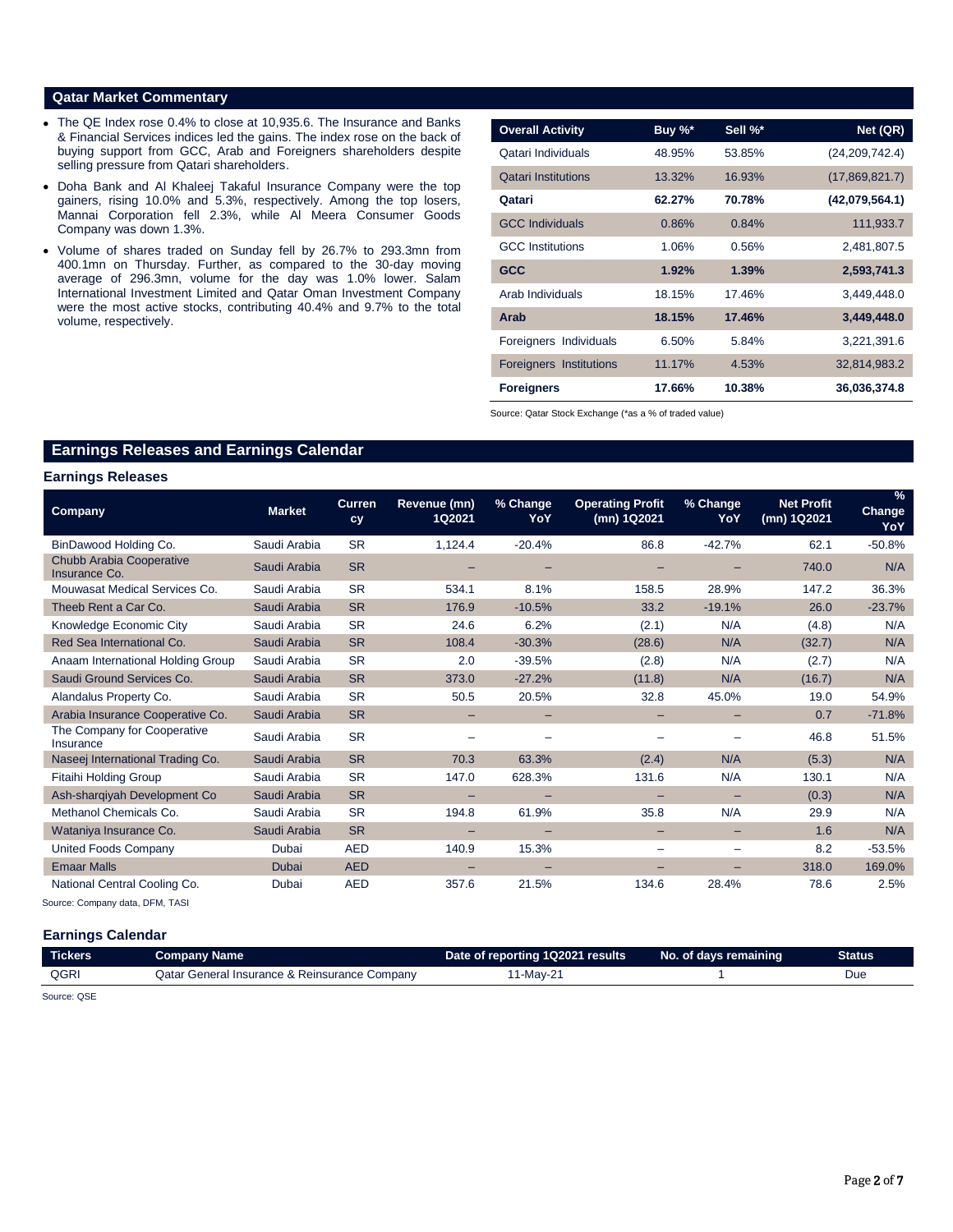## **News**

- **Qatar**
- **QETF generates 39% return in three years –** The QE Index ETF (QETF), Qatar's first conventional exchange traded fund (ETF) and one of the GCC's largest ETFs, has generated a total return of 39.25% since its inception three years ago. The QETF, which has assets under management of approximately QR 428.5mn (\$117.7mn) as of April 29, 2021, was founded by Doha Bank with Aventicum Capital Management Qatar working as Investment Manager. The QETF tracks the performance of the QE Price Index, which offers access to the 20 largest, most highly capitalized and liquid companies in Qatar through a single listed product. The fund is a listed, transparent, liquid and lowcost investment product which was launched in 2018 as part of the Qatar Exchange's initiative to provide local and international investors with an efficient way to gain exposure to the strongest and most liquid Qatari companies. At the time of listing, the Qatar Exchange CEO, Rashid Mansoori stated that the ETF was in line with the government's vision of promoting sound investment products listed on the exchange as part of Qatar's Vision 2030. (Qatar Tribune)
- **Qatar to gradually lift COVID-19 restrictions from May 28 –** Qatar will begin gradually lifting coronavirus restrictions in four phases from May 28, health ministry official Abdel Latif Al-Khal said during a press conference in Doha. First phase includes allowing blended learning at 30% capacity and reopening daycare centers with 30% capacity. All staff must be vaccinated, Al-Khal said. Phase 1 also includes maintaining shopping malls capacity at 30% excluding children under age of 12 and allowing outdoor dining at 30% capacity to all customers and indoor dinning at 30% capacity for vaccinated people, he said. Authorities also will maintain 50% capacity at the workplace with essential business meetings limited to 15 vaccinated people: Al-Khal. Al-Khal said each phase will last for 3 weeks. (Bloomberg)
- **Cushman and Wakefield: Qatar's new property laws boost residential investments –** Recent amendments to real estate ownership laws have boosted residential investment sales, particularly in Lusail, with freehold interests in property now available for non-Qataris to purchase, according to Qatar (CWQ). Law No.16 of 2018 provides expatriate property owners with the permanent residency card privileges for property investment above QR3,650,000 and the benefit of a residency permit without a sponsor for owners of real estate worth more than QR730,000. According to the report, reviewing the fourth quarter real estate market in Qatar, residential sales continue to dominate the real estate market in 1Q. Vacant land plots accounting for 53% of sales activity, while private residences account for 40% of transactions. In the residential leasing market, the impact of the FIFA World Cup, which will take place in Qatar in November and December of 2022, is already evident, the real estate report said. The expected increase in demand next year, underpinned by the proposed large-scale acquisition of apartments on government 'Eskan' leases, has led to a rise in the number of private tenants requesting two-year lease agreements, it added. (Qatar Tribune)
- **Cushman & Wakefield: Qatar to add 20k hotel rooms before FIFA World Cup –** Almost 20,000 hotel keys are at various stages of planning and construction in Qatar and most of them are expected to be complete before the FIFA World Cup kicksoff in November 2022, Cushman & Wakefield (C&W) has said in its latest report. According to the report, the overall supply of hotel rooms currently in Qatar, including hotel apartments, is 33,208 rooms. The report said that the recovery in tourist numbers in Qatar post-pandemic is likely to be focused on the delivery of new resorts, attractions, and leisure facilities, "The importance of leisure tourism to Qatar has increased over the

past year as the increasing reliance on online meeting facilities is likely to have a prolonged impact on global and regional business travel," the report said. Last year, the report said, Qatar's tourism sector enjoyed a solid start with a 33 percent increase in year-on-year performance in January and February. However, the industry was significantly damaged by the onset of the COVID-19 pandemic in March. Temporarily reducing the overall supply of available rooms, the report said, several hotels throughout Qatar have been used as quarantine facilities for people travelling to Qatar. "The resumption of diplomatic ties in the GCC is a welcome development for the hotel sector in Qatar. Before the introduction of the blockade, visitors from GCC countries made up almost 50% of arrivals to Qatar. While we expect to see a significant boost in visitor numbers, particularly from Saudi Arabia, any potential return to preblockade performance is unlikely until COVID-19 vaccinations are at a more advanced stage and quarantine restrictions are eased throughout the region," the report said. (Qatar Tribune)

- **Dun & Bradstreet: Higher oil prices reduce Qatar's financing needs –** Higher oil prices, which are up by more than one-third since the start of 2021, will narrow Qatar's fiscal deficit to around 0.4% of GDP, reducing its need for external financing, Dun & Bradstreet has said in its short-term economic outlook. Qatar's 2021 budget is based on the conservative oil price assumption of \$40/barrel, which is substantially lower than Dun & Bradstreet forecast of \$56.2. "A combination of higher oil prices and an estimated fiscal break-even oil price of \$43.1/barrel mean that Qatar will likely post only a small deficit of around 0.4% this year, freeing up resources for higher investment spending, which could create opportunities in the construction sector. "Qatar's stronger fiscal position likely means that it will focus on paying down its sizeable external debt obligations. Qatar plans on repaying up to \$10bn this year as part of a debt reduction plan, that will draw on cash reserves built up through surplus bond issuances over the last three years," Dun & Bradstreet noted. Meanwhile, the onset of a second wave of COVID-19 has prompted the government to impose new restrictions, including a ban on public and private gatherings. The new restrictions come as Qatar's vaccine rollout accelerates, with the country having administered enough vaccine doses to cover nearly 20% of the population. "The impact on demand of the new restrictions will be somewhat offset by the onset of the holy month of Ramadan, which fuels higher consumption," Dun & Bradstreet said. In terms of 'Business Environment Quality', the researcher noted Qatar's commercial risks are generally considered to be low and the country ranks a "respectable" 29th in the latest Global Competitiveness Report. "The lifting of the blockade will see a further realignment of supply chains, cutting costs for businesses. It will also reboot tourist activity and ensuring the market access to the other member states via Qatar is strengthened. "The coronavirus crisis has created a wide range of challenges to the trade and commercial environment globally, but Qatar is better placed than most countries to ride out the pandemic," Dun & Bradstreet said. (Gulf-Times.com)
- **Qatar Chamber lauds Shura Council approval of draft law establishing investment, trade court –** Qatar Chamber has lauded the Shura Council's recent approval of a draft law establishing the Investment and Trade Court, saying this would help boost the country's bid as a business and investment hub. "The draft law...is a new step in the march of supporting the growth of the national economy, enhancing the State's investment climate, and stimulating foreign investments," Qatar Chamber chairman Sheikh Khalifa bin Jassim Al-Thani stated in the latest edition of Al Moltaqa, the chamber's monthly economic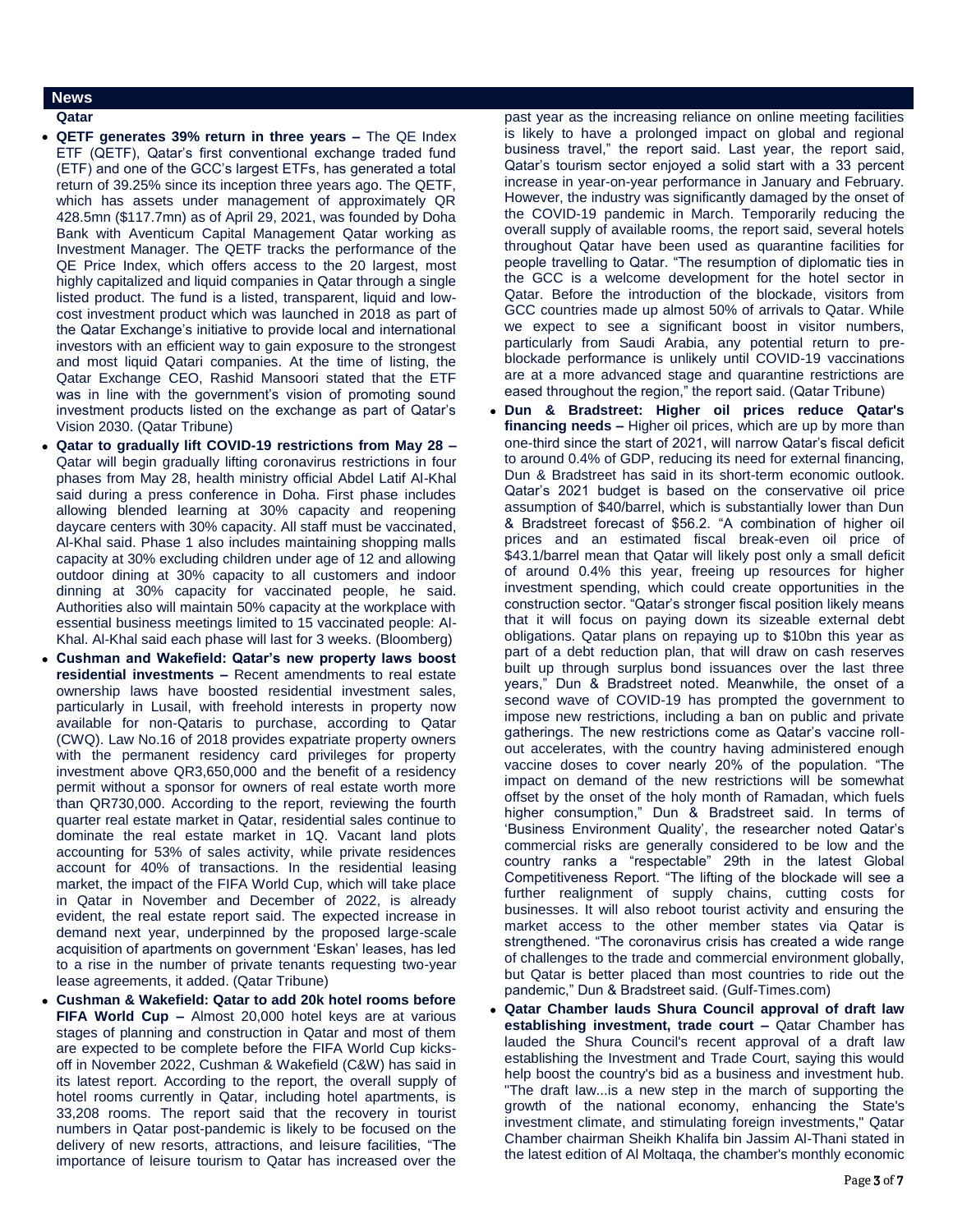magazine. Sheikh Khalifa stressed that the move will significantly contribute to accelerating the pace of disputes settlement and achieving justice, as well as ensuring that all litigants have their rights as quickly as possible, especially that commercial disputes require speedy adjudication to avoid the disruption of businesses and projects. "Without a doubt, Qatar has achieved great strides in the field of commercial arbitration through the establishment of specialized centers and the issuance of an independent law for commercial arbitration, in addition to the establishment of a court specialized in investment and economic cases," Sheikh Khalifa said. (Gulf-Times.com)

 **Dukhan Bank customers can now manage stocks with The Group on mobile banking app –** Dukhan Bank has become the first bank to offer its customers the opportunity to manage their stocks with The Group using its mobile banking application. The trading service is powered by The Group Securities (licensed by the Qatar Financial Markets Authority), Qatarbased online trading platform, which allows customers to view real-time market data, place buy and sell stocks, evaluate their portfolio, and analyze market at their fingertips and with utmost convenience. The mobile application will offer the 'My Stocks' feature, under which customers can access their Group account to manage their portfolio. (Gulf-Times.com)

## **International**

- **Focus shifts to US prices after jobs disappointment –** Inflation and retail sales reports receive top billing on the US economic calendar this coming week in the wake of surprisingly disappointing jobs figures. The consumer-price index excluding volatile food and energy components is projected to increase a healthy 0.3% in April, matching the previous month's advance and signaling moderate inflation. While the CPI will accelerate sharply from a year earlier, when the pandemic depressed activity, Federal Reserve policy makers are taking the increases in stride. The figures will help show the extent that surging commodities and materials prices are being passed through to households. The Labor Department's report on Wednesday precede figures on retail demand at week's end. Economists project the value of purchases at US retailers climbed another 1% last month after a March surge that was the largest in 10 months and fueled by a fresh round of government stimulus checks. Industrial production, the number of job openings and prices paid to producers round out a flurry of US economic data. (Bloomberg)
- **FT: UK officials admit some markets to be subject to duties under post-Brexit deal terms –** Companies in freeports in Britain will not get to enjoy the full benefits of the new taxefficient zones if they are exporting to certain countries including Canada, Norway, Switzerland and Singapore, the Financial Times reported on Sunday, citing government officials. Freeports are a special kind of port where normal tax and customs rules do not apply. Goods that arrive into freeports from abroad are not subject to tariffs that are normally paid to the government. However, the recent post-Brexit trade agreements with 23 countries include clauses which specifically prohibit manufacturers in freeport-type zones from benefiting from the deals, the FT report added, citing officials. In March, Finance Minister Rishi Sunak said freeports will be set up at East Midlands Airport, Liverpool, Felixstowe, Plymouth, Thames, Teesside, Humber And Solent. (Reuters)
- **England to ease COVID restrictions further on May 17 –** England will press ahead with plans to ease COVID-19 restrictions further on May 17, including allowing people to meet indoors, thanks to favorable data on infections and vaccines, the government said. The country is in the process of gradually lifting its latest lockdown over a period of months, in line with a

four-step plan unveiled in February. Under Step 3 of the plan, as outlined when it was first announced, people will be allowed to meet up indoors for the first time in months, in groups of up to six people or two full households together. Pubs, cafes and restaurants will be able to host customers indoors, also for the first time in months and subject to certain rules. Other indoor entertainment, hospitality and sports venues will also be able to resume activity. Johnson's Downing Street office said the latest data on COVID vaccinations, on infections, hospitalizations and deaths, and on the risk posed by new variants had been taken into account in deciding to move forward with Step 3. Johnson was due to provide further details at a news conference. Semiautonomous administrations in Scotland, Wales and Northern Ireland have their own separate timetables for easing COVID restrictions. The UK has lost more than 127,000 people to COVID-19. It experienced a devastating second wave that peaked in late January, but since then the numbers of new cases and deaths have plummeted. (Reuters) **Regional**

- **IIF: GCC tourism sector to recover faster than other MENA countries –** The tourism sector in the six GCC countries will recover faster than the other tourism-dependent Middle East and North Africa (MENA) countries such as Tunisia, Jordan, Lebanon, Morocco and Egypt, the Institute of International Finance (IIF) said. The Washing DC-based think-tank foresees tourism in the MENA region will not return to pre-pandemic levels until 2023. Garbis Iradian, chief economist for MENA and CCA at IIF, said partial information for the first quarter of this year showed that the number of tourist arrivals to the oilimporting MENA countries were just 25% of what they were in first quarter of 2020, and recent increases in Covid-19 cases in key source markets, including the EU, will delay the partial recovery to the second half of this year. (Zawya)
- **Emaar The Economic City's board proposes SR2.8bn capital hike –** The board of Emaar The Economic City recommended a capital increase worth SR2.83bn to endorse liquidity, credit position, and ability to achieve growth objectives. The capital raise will be carried out by converting a loan that will be owed by the company to the Public Investment Fund (PIF). Emaar The Economic City has appointed Saudi Fransi Capital as the financial advisor for this capital increase. Approvals from official authorities as well as the extraordinary general assembly meeting are still required to proceed with the raise through debt conversion. Last September, the listed firm said discussions were ongoing between the Ministry of Finance (MoF) and the PIF regarding novation of part of the loan due to MoF pursuant to a loan agreement with MoF to PIF at a total value of SR2.833bn. (Bloomberg)
- **Saudi National Bank approves SR3.6bn dividends –** The shareholders of the Saudi National Bank gave the green light for distributing cash dividends worth SR3.58bn for 2020, according to a disclosure. The bank will pay SR0.8 per share to the entitled shareholders as of 23 May, representing 8% of the share's nominal value. The financial institution, which is a result of a recent merger between the National Commercial Bank and Samba Financial Group, announced the dividend payout value last month. (Bloomberg)
- **Bank AlJazira announces the redemption of its SR2bn Tier 2 Sukuk due 2026 –** Bank AlJazira announced its intention of early redemption of its SR2bn Tier 2 Sukuk on 2nd of June2021 in full, at face value. The Sukuk were offered through private placement on 2nd of June 2016, qualifying as Tier 2 subordinated debt in accordance with the Basel III framework. The Sukuk were issued on 2nd of June 2016 for an aggregate value of SR2bn (2,000 Sak with a face value of SR1,000,000 each) with an original maturity of ten years due on 2nd of June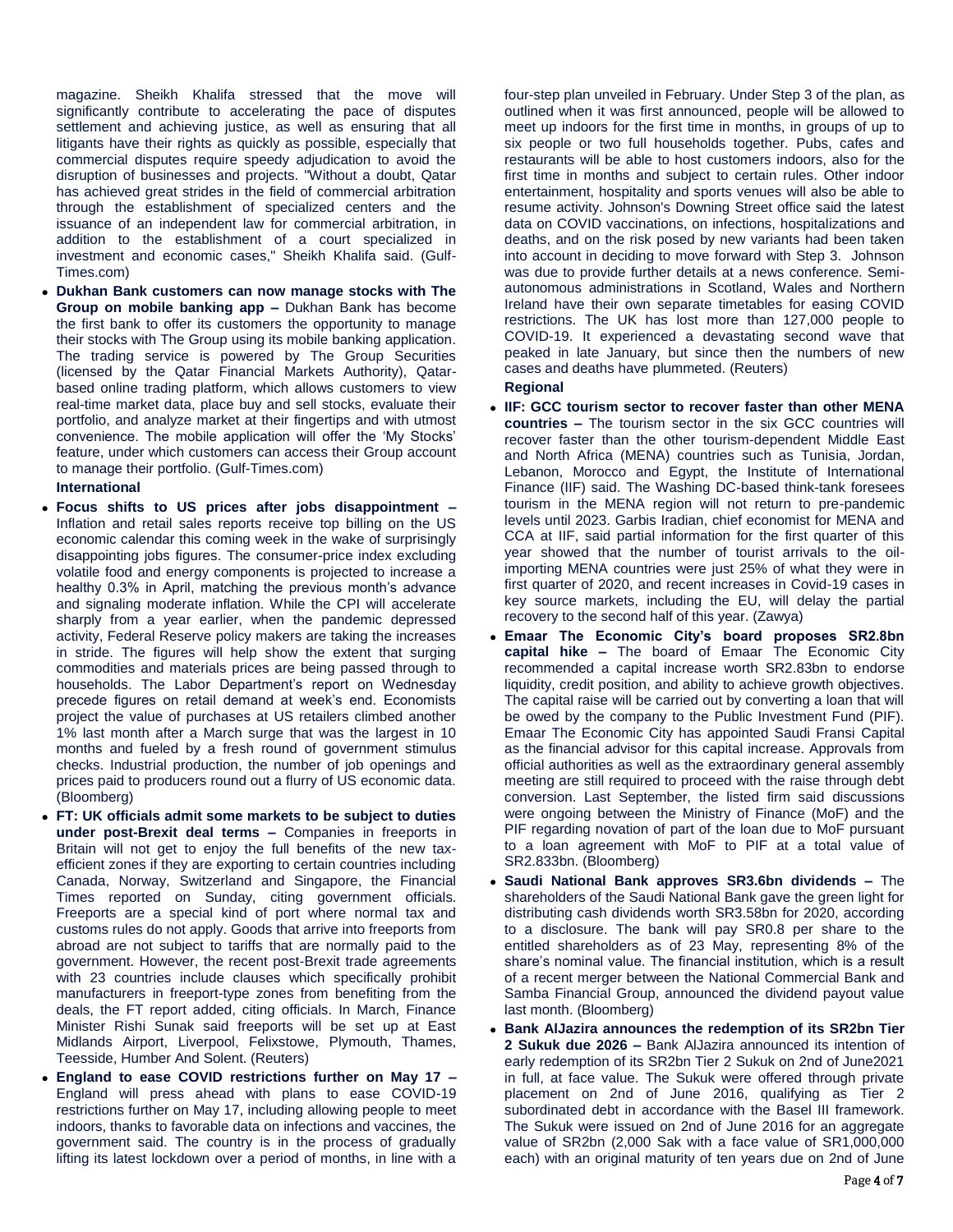2026. In accordance with the Sukuk's terms and conditions, Bank AlJazira as an issuer, can call the Sukuk on the periodic distribution date that falls on or nearest to 2nd of June 2021 knowing that regulatory approval has already been obtained in this regard. (Bloomberg)

- **Almarai's subsidiary concludes SR150mn equity acquisition –** Western Bakeries Company, a subsidiary of Almarai Company (Almarai), has completed the acquisition of an additional 15% stake owned by Olayan Financing Company in Modern Food Industry. The total value of the acquisition stands at SR150mn. Following this acquisition, Western Bakeries will own 75% of the capital of Modern Food Industry. The transaction was fully financed from Almarai's operating cash flows. In addition, the financial impact will reflect on the second quarter's financial results. Earlier this month, Almarai said it would be investing SR6.6bn to expand in the poultry segment over five years. (Bloomberg)
- **Banque Saudi Fransi to pay SR480mn dividends for 2020 –** The shareholders of Banque Saudi Fransi approved the board's recommendation to distribute SR0.4 per share as a cash dividend for 2020, according to a bourse filing. The bank will pay a total of SR479.98mn in dividends, representing 4% of the shares' nominal value. The distribution of 2020 dividends will begin on 31 May. Banque Saudi Fransi's board proposed last March the dividends after the bank had achieved a net profit worth SR10.3bn in 2020. (Bloomberg)
- **Moody's: Saudi Arabia's 1Q2021 budget outturn 'evidence of structural improvements' –** Saudi Arabia has announced a significant narrowing of the government budget deficit to \$2bn (0.3% of full-year GDP) in the first quarter of this year from \$29bn in the fourth quarter and \$9bn in the first quarter of 2020, according to top ratings agency Moody's. Although this improvement was largely driven by higher oil prices and a large seasonal drop in spending, the budget performance figures also reveal a structural improvement evident in the decline in the non-oil fiscal deficit to the lowest level in more than six years, a credit positive, it stated. The structural improvement was mainly a result of the tripling of the value added tax (VAT) rate to 15% last July and a nearly 50% cut in capital expenditure so far this year, in line with the approved 2021 budget. The structural improvement reduces the fiscal exposure to fluctuations in global oil demand and prices. If sustained, it will also help reverse part of the fiscal deterioration that took place last year as a result of the coronavirus shock and arrest a further significant deterioration in the government's balance sheet, it added. According to Moodys, Saudi Arabia's public finances remain highly sensitive to fluctuations in the oil price as oil revenues continue to account for more than a half of total revenues, although this is down from an average of more than 70% in 2014-18. (Zawya)
- **National Gypsum Company's shareholders approve SR0.6 per share dividend –** The shareholders of the National Gypsum Company gave the green light for the board's proposal to distribute SR0.6 per share as a cash dividend for 2020. The company will pay out a total of SR19mn in dividends, which account for 6% of the capital. National Gypsum will distribute the dividends as of 23 May, according to a bourse. (Bloomberg)
- **VPI: Dubai's apartment, villa capital values post highest monthly rise in 7 years –** Residential capital values in Dubai have continued to strengthen, rising by an average of 1.2% in April 2021, the highest monthly increase in seven years, according to ValuStrat Price Index (VPI). The latest price movement could be an indication that the city's property market has reached its bottom, the research firm said in a report released on Sunday. "On a citywide level, capital values of residential homes commenced a growth trend, a promising

signal that the property market has indeed bottomed out. Clear improvements in capital values were observed in 96 percent of locations monitored by the VPI," the report said. However, compared to last year, last month's capital values were still 6.5% lower. Dubai's property market had been subdued prior to the coronavirus pandemic, owing mainly to a huge supply glut. Property prices and rents fell further last year after the global lockdown, but industry sources claimed that there have been signs of improvement on the back of rising demand from homebuyers. (Zawya)

- **Emirates Investment Bank turns to profitability in 1Q2021 –** Emirates Investment Bank has achieved net profits attributable to the equity holders of AED7.005mn in the first quarter of 2021, compared to net losses of AED6.07mn in the same period of 2020, according to the bank's consolidated interim financial results for the three-month period ended 31 March 2021. The bank's net income increased to AED11.724mn in the first three months of 2021 from AED10.776mn in the year-ago period. Meanwhile, the bank's operating income reached AED20.213mn in 1Q2021, up from AED19.806mn in 1Q2020. The basic and diluted earnings per share (EPS) settled at AED10.01 in the January-March period of 2021, against losses per share of AED8.67 in the corresponding period of 2020. (Bloomberg)
- **ADNOC invites banks to bookrunner roles for drilling unit IPO –** Abu Dhabi National Oil Company (ADNOC) has invited investment banks to help arrange the initial public offering (IPO) of ADNOC Drilling through their bookrunner roles, sources told Reuters. One of the sources referred that ADNOC invited several international and local banks to take part in the public share sale process of ADNOC Drilling, which is due later this month. ADNOC Drilling owns and operates the largest fleet of 96 rigs in the Middle East, including onshore rigs and offshore rigs, according to the company's website. Noteworthy to mention, last week, sources told Bloomberg that the oil giant is close to hiring JPMorgan Chase & Co and First Abu Dhabi Bank (FAB) to arrange the potential listing of its drilling unit, as the company seeks to sell a minority stake in a deal that could raise up to \$10bn. (Bloomberg)
- **FAB completes share transfer process to acquire Bank Audi Egypt –** First Abu Dhabi Bank (FAB) has completed the share transfer process to acquire 100% of the share capital of Bank Audi Egypt after receiving all necessary regulatory approvals. FAB will start integrating the assets and operations of Bank Audi Egypt and FAB Egypt, which is expected to be completed in 2022, according to the bank's recent disclosure to the Abu Dhabi Securities Exchange (ADX). EFG Hermes acted as sole financial advisor to Bank Audi on the transaction, while Dechert LLP and Zulficar and Partners acted as legal advisers. Meanwhile, FAB and UBS AG of the London branch acted as financial advisers to FAB, while Freshfields Bruckhaus Deringer and Matouk Bassiouny & Hennawy acted as legal advisers. Noteworthy to mention, in late April, FAB started the share transfer process to acquire Bank Audi Egypt to become one of Egypt's largest foreign banks by assets with pro-forma total assets of over EGP130bn as of December 31, 2020. (Bloomberg)
- **Abu Dhabi's Senaat plans to combine Emirates Steel with Arkan –** State-owned holding company ADQ's Senaat will combine its wholly-owned subsidiary Emirates Steel Industries with Arkan, a construction and building materials company in the UAE, according to a bourse filing on Sunday. In a statement to the Abu Dhabi Securities Exchange (ADX), Arkan said its board of directors has received an offer to merge the two firms in exchange for the issuance of an instrument that would automatically convert into approximately 5.1bn ordinary shares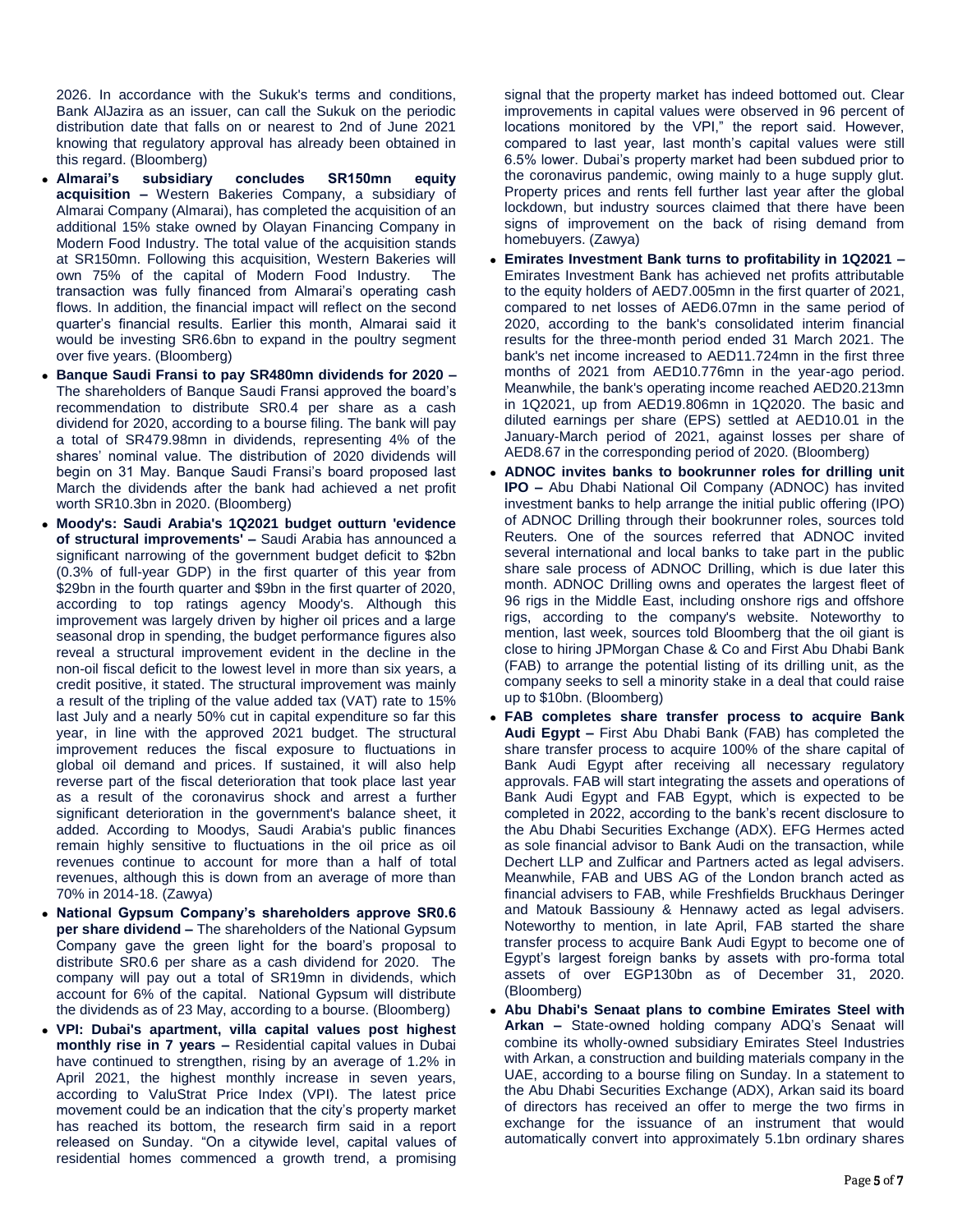in Arkan's capital. Senaat would then own the majority (87.5%) of the combined entity's share capital. (Zawya)

- **Abu Dhabi's ADQ bets on recovery with Emirates Steel-Arkan Deal –** Abu Dhabi is seeking to create the largest steel and building materials company in the UAE and cash in on an economic recovery that's being boosted by government spending on infrastructure projects. ADQ, one of Abu Dhabi's sovereign wealth funds, plans to combine Emirates Steel Industries with Arkan Building Materials Company (Arkan) and form an entity with assets of about AED13bn. "The combined entity will be well positioned to benefit from expected stimulusled increased activity in the domestic and regional construction sector and an expected economic recovery in the target markets," said Harshjit Ozaand Yawar Saeed at Abu Dhabibased International Securities. The deal comes amid a boom in the price of steel and other metals as major economies reopen, leading to a manufacturing rebound. "The indirect listing of Emirates Steel will give investors exposure to the domestic steel sector on UAE public markets, amidst rising global steel prices," Oza and Saeed wrote in a note on Sunday. (Bloomberg)
- **Masdar, Finland's Taaleri Energia to develop solar plant in Greece –** The Abu Dhabi-based Masdar has partnered with Taaleri Energia, a Finland-based wind and solar developer and fund manager, to develop a 65-megawatt (MW) solar photovoltaic (PV) project in Greece. The project will be managed by the companies' joint venture Masdar-Taaleri Generation (MTG), according to a press release on Thursday. To be established by MTG alongside local partners, the Constantakopoulos family, and Autohellas, the project is Masdar's first investment in the Greek market. The construction of the solar PV project, which will participate in Greece's feed-intariff (FiT) premium auction scheme in late 2021, is forecast to be completed in 2023. (Bloomberg)
- **Aramex names new CEO –** Aramex announced that it has appointed Othman Aljeda as the company's new CEO to replace Bashar Obeid. Since Aljeda joined Aramex in 1994, he has occupied several leadership positions to promote the company's businesses in the GCC, Asia and North America & Europe, according to a press release on Thursday. (Bloomberg)
- **IHC's unit acquires stake in US-based digital media platform –** Multiply Marketing Consultancy (MMC), a whollyowned subsidiary of International Holdings Company (IHC), has acquired a minority stake in the US-based Firefly, a street-level digital media platform connecting audiences with dynamic media on taxis and rideshare vehicles. The transaction will enable Firefly to expand its operations in the Middle East for the first time through a joint-venture office based within MMC's headquarters in Abu Dhabi, according to a press release on Sunday. The acquisition comes following MMC's investment in New York-based Yieldmo, a digital advertising and attention analytics company. Backed by premier investors such as Google Ventures, NFX, and Stanford University's StartX Fund, Firefly works with taxi companies and rideshare drivers across US major cities to install its proprietary advertising displays atop their vehicles. (Bloomberg)
- **SCCI 1Q2021 Report shows rising confidence in Sharjah's business environment –** The Sharjah Chamber of Commerce & Industry (SCCI) has recently issued its first quarterly report on the activities and statistics of the chamber and its branches in Khor Fakkan, Kalba, Al Dhaid, and The report showed that 1882 new companies joined Sharjah's business community during the first quarter of 2021, a rise of 52% (647 companies) compared to the previous year, something which clearly reflects the global demand for Sharjah's business environment. The Chamber has also further strengthened its position as one of the largest chambers of commerce in the Middle East and North Africa after

it recorded a growth of 9% in the total number of its members compared to the same period last year, an increase of 1377 memberships, as the total number of new and renewed members reached 16,198 compared to 14821 last year. The number of renewed memberships reached 14,316, an increase of 5%, while the number of certificates of origin issued reached 18,222 and 607 certificates for free zones. (Zawya)

 **Oman Insurance Company's 'A' rating affirmed by AM Best –** Oman Insurance Company, one of the region's leading insurer, has been reassigned a 'Stable' outlook by AM Best while reaffirming its Financial Strength Rating of 'A (Excellent)' and Long-Term Issuer Credit Rating of 'A'. The ratings reflect Oman Insurance Company's balance sheet strength, which AM Best categorizes as very strong, as well as its strong operating performance, neutral business profile, and appropriate enterprise risk management. According to AM Best, Oman Insurance Company's balance sheet strength is underpinned by its strongest level of risk-adjusted capitalization, as measured by Best's Capital Adequacy Ratio (BCAR). Moreover, Oman Insurance Company has a demonstrated track record of strong operating performance and the company reported a profit after tax of AED196.5mn for 2020 which translated to an ROE of 9.9%. The company further improved on its underwriting performance and the overall impact of the COVID-19 pandemic on Oman Insurance Company's underwriting performance for 2020 was broadly neutral. Oman Insurance Company's investment performance improved in 2020 with the company continuing to benefit from an increase in its free cash flows generated from the robust credit management strategy. AM Best expects operating performance to remain strong prospectively, supported by disciplined underwriting and stable investment results. (Zawya)